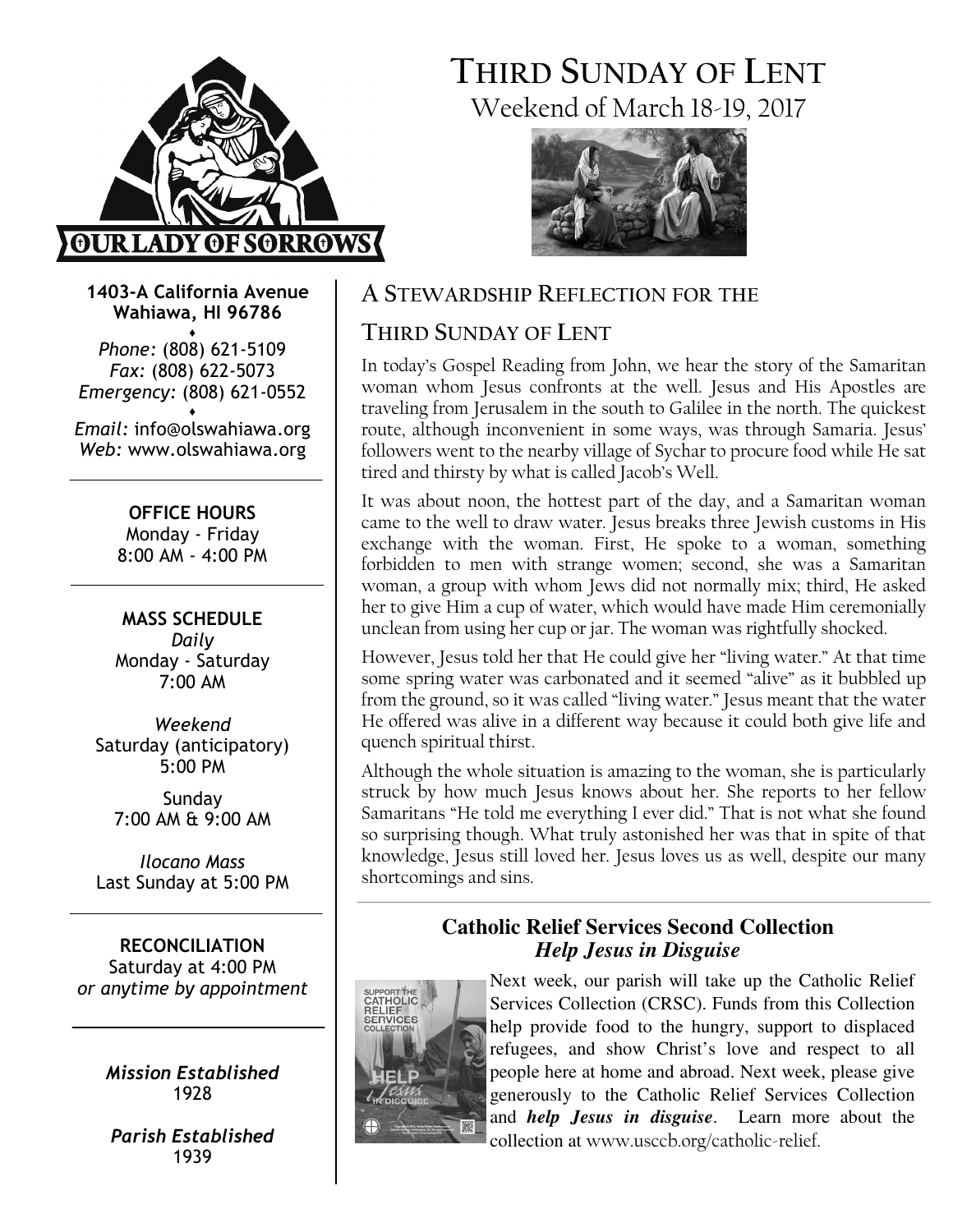### WEEKLY CALENDAR

| Mar 18 (Sat)        | 3rd Sunday of Lent                                                                                                                          |  |  |
|---------------------|---------------------------------------------------------------------------------------------------------------------------------------------|--|--|
| Mar 19 (Sun)        | 3rd Sunday of Lent<br>10:15am FCC Mtg (PH)<br>10:30am RE classes<br>10:30am WGH-LTC Pry Svc                                                 |  |  |
| <b>Mar 20 (Mon)</b> | St Joseph, Spouse of the Blessed Virgin Mary<br>6:30pm Middle School Ministry (Lib)<br>7:00pm EPIC Young Adult Faith Sharing (CH)           |  |  |
| Mar 21 (Tue)        | Lenten Weekday<br>7:00pm Adult Bible Study (Lib)<br>7:00pm Building & Maintenance Committee Mtg (PH)                                        |  |  |
| Mar 22 (Wed)        | Lenten Weekday                                                                                                                              |  |  |
| Mar 23 (Thu)        | <b>St Turibius of Mogrovejo</b><br>9:00am Craft Guild (PH)<br>10:00am Charismatic Prayer Group (Lib)<br>7:00pm Knights of Columbus Mtg (PH) |  |  |
| Mar 24 (Fri)        | Lenten Weekday<br>7:00pm Stations of the Cross                                                                                              |  |  |
| <b>Mar 25 (Sat)</b> | The Annunciation of The Lord<br>9:00am Food Pantry                                                                                          |  |  |
| Mar 26 (Sun)        | 4th Sunday of Lent (Laetare Sunday)<br><b>Catholic Relief Services Collection</b><br>5:00pm Ilocano Mass                                    |  |  |

∗OLS = Our Lady of Sorrows / CH = Church / PH = Parish Hall / Lib = Library / Sch = School MMP = Mililani Mortuary Park / WGH = Wahiawa General Hospital

#### **OBITUARY: MAY THEY REST IN PEACE**



**+Aurelio Moises** Mar. 29 11:45am Funeral Svc – MMP **+Pacita "Pat" Tolentino** Apr. 3 10:15am Funeral Svc – MMP **+Lowell Dabaluz** Apr. 9 6:30pm Wake Svc – MMP **+Melvin Lopez** Apr. 20 11:45am Funeral Svc – MMP

## Congregation of the Sacred Hearts of Jesus & Mary 1st Annual **Seminarian Education Fundraiser** Saturday, April 29, 2017 Mass-10:00 AM Lunch-11:00 AM St. Ann Church & Model Schools

There are two seminarians from Hawaii. Tickets on sale this weekend following all the Masses. A bus will be provided if there is enough interest. For more info contact Tony Espiritu at 621-7275.

**FREE MINISTRY TO TRAVELING CATHOLICS**  For nationwide Mass times and locations,

call (410) 676-6000 or online at www.MassTimes.org



#### TODAY'S READINGS

[Liturgical Color: Violet]

**Exodus 17:3-7**  Strike the rock, and the water will flow from it.

**Romans 5:1-2, 5-8**  God proves his loves for us in that while we were still sinners Christ died for us.

**John 4:5-42**  Whoever drinks the water I shall give will never thirst.

NEXT SUNDAY'S READINGS [Liturgical Color: Rose] 1 Samuel 16:1b, 6-7, 10-13a · Ephesians 5:8-14 · John 9:1-41

#### STEWARDSHIP OF TREASURE

| Weekend of March 11-12, 2017       |  |  |  |
|------------------------------------|--|--|--|
|                                    |  |  |  |
| \$4,969.00                         |  |  |  |
| 30.00                              |  |  |  |
| 40.00                              |  |  |  |
| 127.49                             |  |  |  |
| 20.00                              |  |  |  |
|                                    |  |  |  |
| 407.00                             |  |  |  |
| 10.00                              |  |  |  |
| 20.00                              |  |  |  |
|                                    |  |  |  |
| 309.44                             |  |  |  |
| 1,020.00                           |  |  |  |
| 70.00                              |  |  |  |
| 800.00                             |  |  |  |
| <b>Mahalo for your generosity!</b> |  |  |  |
|                                    |  |  |  |

Offertory Envelopes: Please call the bookkeeper at 621-5109 ext. 9720 if you are in need of a new box.

#### FEBRUARY STEWARDSHIP REPORT

|                                          | FEB. 2016   | <b>FEB. 2017</b> |  |  |
|------------------------------------------|-------------|------------------|--|--|
| Tithe w/ID                               | \$13,183.50 | \$15,059.00      |  |  |
| Loose w/o ID                             | 3,045.33    | 3,029.68         |  |  |
| Total                                    | \$16,228.83 | \$18,088.68      |  |  |
| Average                                  | 4,057.21    | 4,522.17         |  |  |
| Goal: An average of \$4,600.00 per week. |             |                  |  |  |
| <b>Augustine Education</b>               | 810.00      | 759.00           |  |  |
| <b>Sacred Heart Retirement</b>           | 2.440.00    | 1,435.00         |  |  |

#### Let it Be Done…

*A Morning of Recollection on the Feast of the Annunciation*  Sponsored by St. Anthony Retreat Center **Saturday, March 25, 2017 9:00 AM—12:00 Noon** 

Call to register or for more info 845-0065 Light refreshments will be served. Donations accepted.